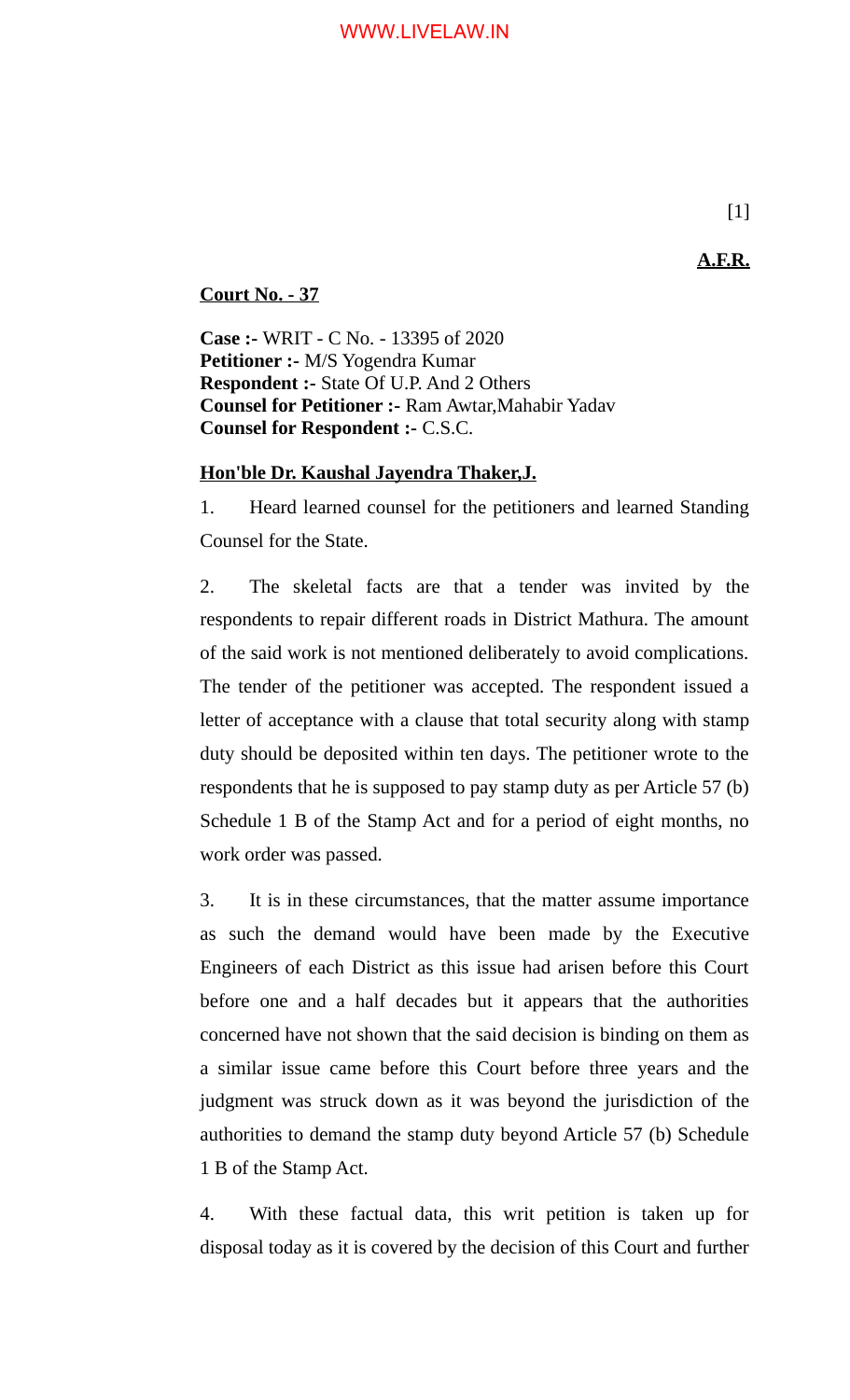## WWW.LIVELAW.IN

waste of time during this pandemic of COVID 19 would cause loss to the public and Exchequer.

5. Despite the decisions of this Court way back in the year 2005 in the case of **M/s Strong Construction vs. State of U.P. and others** (Civil Misc. Writ Petition No.35096 of 2004) decided on 22.3.2005 by the Division Bench of this Court and the recent oral order of this Court in Writ C No.52385 of 2015 **(M/s Kishan Traders Vs. State of U.P. and 2 others)** dated 18.7.2017, it appears that the authorities have demanded from the petitioner what is known as stamp duty.

6. It is not the question whether the amount is only Rs.16,670/-. It will have lot of further repercussions as submitted by the learned counsel for the petitioner as letter of acceptance was subjective.

7. Though the petition is belated, this Court has not been made aware whether the contract has already been executed or not. No such averments are made and for 9 months what is the progress is not known.

8. As far as demand of stamp duty is concerned, it is covered by the decision of the Division Bench of this Court in case of **M/s Kishan Traders (Supra)**. The High Court in Case of **M/s Strong Construction (Supra)** had issued a writ of mandamus way back in the year 2005 which read as follows :

*"We also issue a writ of Mandamus commanding the respondents not to compel the Petitioners and similarly situate persons, whether they have filed writ petition or not, to pay Stamp Duty on security deposit in question treating as 'mortgage deed' and further to charge Stamp Duty on such 'securities' as provided under Article 57 (b) Schedule 1 B of the Stamp Act."*

9. In that view of the matter, the order demanding stamp duty is quashed. The petitioner would be liable to pay the stamp duty as per Article 57 (b) Schedule 1 B of the Stamp Act. The petitioner shall be substituted by subsequent demand which shall be raised.